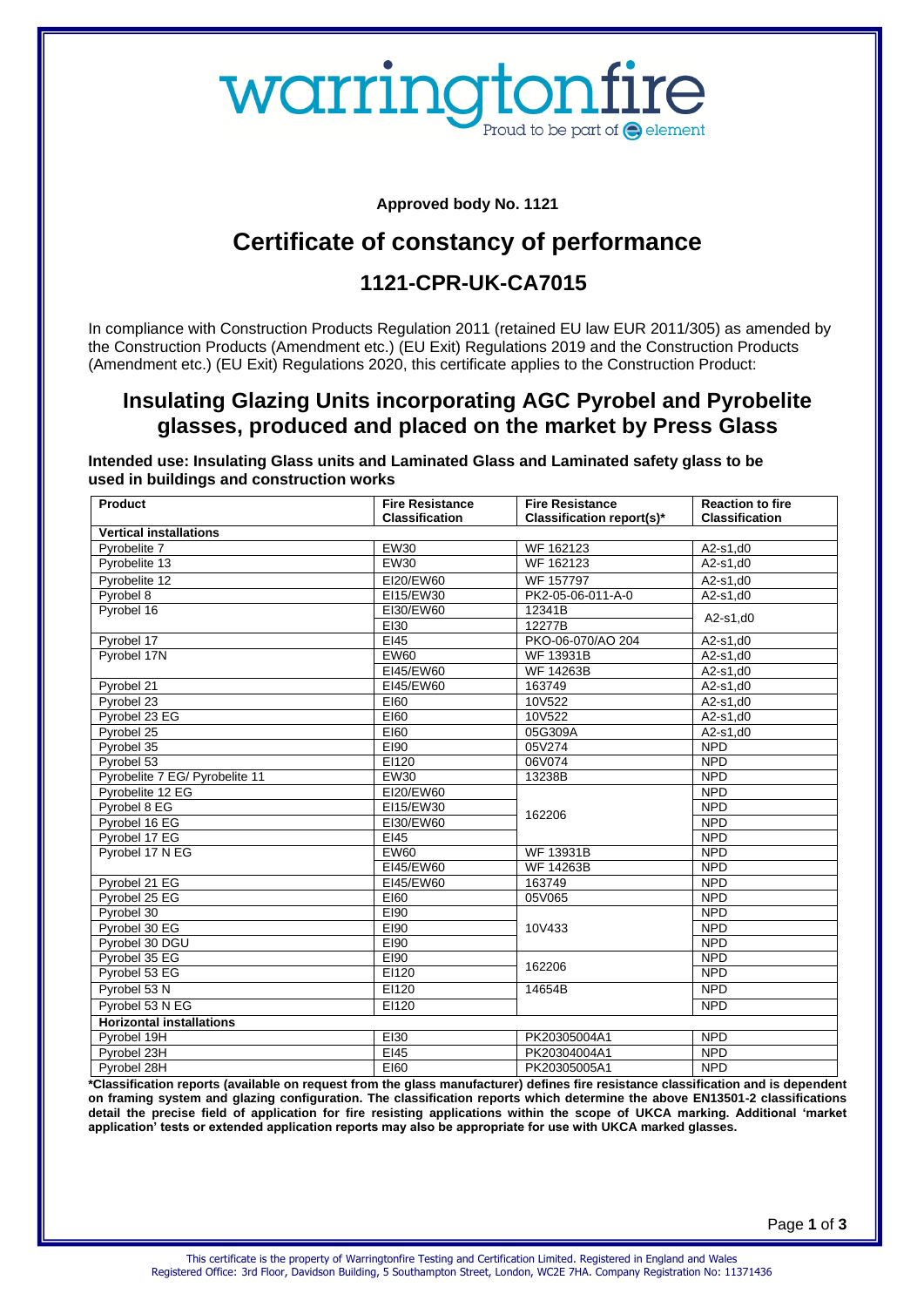# warringtonfire Proud to be part of  $\bigcirc$  element

# **Certificate of constancy of performance**

## **1121-CPR-UK-CA7015**

**Placed on the market under the name of** 

#### **Press Glass Sp. z o.o., ul. Golfowa 19, 42-274 Konopiska, Poland**

**and produced in the manufacturing plant** 

#### **Press Glass Sp. z o.o., The Division in Tczew, ul. Skarszewska 11, 83-110 Tczew, Poland**

This certificate attests that all provisions concerning the assessment and verification of constancy of performance and the performances described in Annex ZA of the standard(s)

## **EN 14449: 2005 / EN 1279-5: 2018**

Under System 1 for the performance set out in this certificate are applied and that the Factory Production Control conducted by the manufacturer is assessed to ensure the constancy of performance of the construction product.

This certificate was first issued on **04/02/2022** and will remain valid as long as neither the designated standard, the Construction Product, the AVCP methods nor the manufacturing conditions in the plant are modified significantly, or unless suspended or withdrawn by the Approved Product Certification Body.

UKCA certificate valid to: **03/02/2025** 

fil ly

Paul Duggan Certification Manager



**Warringtonfire Testing and Certification Limited Holmesfield Road, Warrington, Cheshire, WA1 2DS, UK** 

Page **2** of **3**